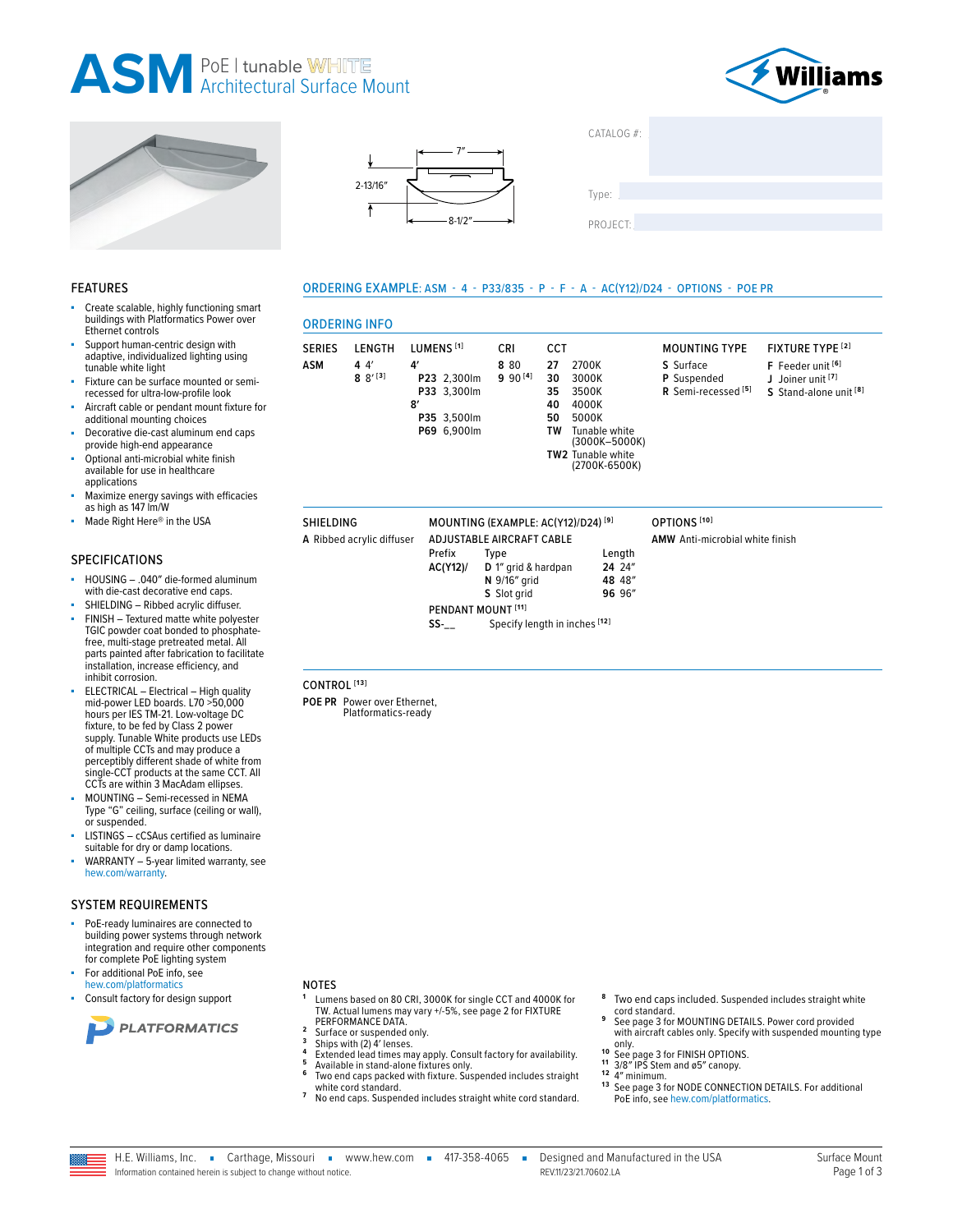## **ASM** PoE | tunable WHITE

#### <span id="page-1-0"></span>FIXTURE PERFORMANCE DATA

#### STANDARD

|    | <b>LED PACKAGE</b> | <b>DELIVERED LUMENS</b> | <b>WATTAGE</b> | <b>EFFICACY (Im/W)</b> |
|----|--------------------|-------------------------|----------------|------------------------|
| ₩  | P <sub>23</sub>    | 2300                    | 17.3           | 132.9                  |
|    | P33                | 3340                    | 25.0           | 133.5                  |
|    | P35                | 3561                    | 242            | 147.3                  |
| òo | P69                | 6950                    | 48.5           | 143.3                  |

#### MULTIPLIER TABLE

|        | <b>COLOR TEMPERATURE</b> |                 |           |                 |  |
|--------|--------------------------|-----------------|-----------|-----------------|--|
|        | <b>CCT</b>               | <b>STANDARD</b> | <b>TW</b> | TW <sub>2</sub> |  |
|        | 2700K                    | 0.97            |           | 0.93            |  |
|        | 3000K                    | 0.99            | 0.95      | 0.95            |  |
| 80 CRI | 3500K                    | 1.00            | 0.98      | 0.98            |  |
|        | 4000K                    | 1.03            | 1.00      | 1.00            |  |
|        | 5000K                    | 1.06            | 0.96      | 1.02            |  |
|        | 6500K                    |                 |           | 1.01            |  |
|        | 2700K                    | 0.80            |           | 0.93            |  |
|        | 3000K                    | 0.82            | 0.91      | 0.95            |  |
| 90 CRI | 3500K                    | 0.83            | 0.96      | 0.98            |  |
|        | 4000K                    | 0.86            | 1.00      | 1.00            |  |
|        | 5000K                    | 0.89            | 1.03      | 1.03            |  |
|        | 6500K                    |                 |           | 1.02            |  |

# ■ Photometrics tested in accordance with IESNA<br>LM-79. Results shown are<br>based on 25°C ambient<br>emperature.<br>5 Standard results based<br>on 3500K standard, 80<br>CRI, actual lumens may<br>vary +/-5%

■ Tunable white results based on 4000K standard, 80 CRI, actual lumens may vary +/-5% ■ Use multiplier table to calculate additional options.

#### TUNABLE WHITE

|            | <b>LED PACKAGE</b> | <b>DELIVERED LUMENS</b> | <b>WATTAGE</b> | <b>EFFICACY (Im/W)</b> |
|------------|--------------------|-------------------------|----------------|------------------------|
| $\ddot{ }$ | P23                | 2329                    | 17.6           | 132.1                  |
|            | P33                | 3312                    | 26.0           | 127.3                  |
| õ٥         | P35                | 3543                    | 26.8           | 132.1                  |
|            | P69                | 6939                    | 50.3           | 137.9                  |

## TW





#### PHOTOMETRY

**ASM-4-P33/835-A-S** Total Luminaire Output: 3340 lumens; 25 Watts | Efficacy: 133.5 lm/W | 80 CRI; 3500K CCT



|                     | <b>VERTICAL ANGLE</b> | <b>HORIZONTAL ANGLE</b> |             |             | <b>ZONAL LUMENS</b> |  |
|---------------------|-----------------------|-------------------------|-------------|-------------|---------------------|--|
|                     |                       | $0^{\circ}$             | 45°         | $90^\circ$  |                     |  |
|                     | 0                     | 1278                    | 1278        | 1278        |                     |  |
|                     | 5                     | 1299                    | 1298        | 1298        | 122                 |  |
|                     | 15                    | 1243                    | 1239        | 1235        | 347                 |  |
|                     | 25                    | 1124                    | 1116        | 1111        | 513                 |  |
|                     | 35                    | 977                     | 976         | 976         | 603                 |  |
|                     | 45                    | 746                     | 767         | 772         | 585                 |  |
|                     | 55                    | 500                     | 546         | 556         | 482                 |  |
| <b>DISTRIBUTION</b> | 65                    | 293                     | 359         | 372         | 344                 |  |
|                     | 75                    | 135                     | 205         | 218         | 205                 |  |
|                     | 85                    | 34                      | 97          | 118         | 97                  |  |
|                     | 90                    | 8                       | 55          | 79          |                     |  |
| CANDLEPOWER         | 95                    | 0                       | 29          | 51          | 32                  |  |
|                     | 105                   | 0                       | $\mathbf 0$ | 17          | 7                   |  |
|                     | 115                   | 0                       | $\mathbf 0$ | 0           | 1                   |  |
|                     | 125                   | 0                       | $\mathbf 0$ | 0           | 0                   |  |
|                     | 135                   | 0                       | $\mathbf 0$ | $\mathbf 0$ | 0                   |  |
|                     | 145                   | 0                       | $\mathbf 0$ | $\mathbf 0$ | 0                   |  |
|                     | 155                   | 0                       | $\Omega$    | 0           | $\mathbf 0$         |  |
|                     | 165                   | 0                       | $\mathbf 0$ | $\mathbf 0$ | 0                   |  |
|                     | 175                   | 0                       | $\Omega$    | 0           | 0                   |  |
|                     | 180                   | 0                       | $\mathbf 0$ | $\mathbf 0$ |                     |  |

|               | <b>ZONE</b> | <b>LUMENS</b> | % FIXTURE |
|---------------|-------------|---------------|-----------|
|               | $0 - 30$    | 983           | 29        |
|               | $0 - 40$    | 1586          | 48        |
|               | $0 - 60$    | 2653          | 79        |
|               | $0 - 90$    | 3299          | 99        |
| LUMEN SUMMARY | $90 - 120$  | 40            |           |
|               | $90 - 150$  | 41            |           |
|               | $90 - 180$  | 41            |           |
|               | $0 - 180$   | 3340          | 100       |

### FIXTURE DETAILS

#### BACKVIEW



|    | н           | B   |      |
|----|-------------|-----|------|
| 4' | 46-13/16"   | 4∩″ | 32"  |
| 8' | $93 - 5/8"$ | 87" | 80'' |

Dimension A is for row-mounted units without end caps. End caps add 3/4″ to dimension A.